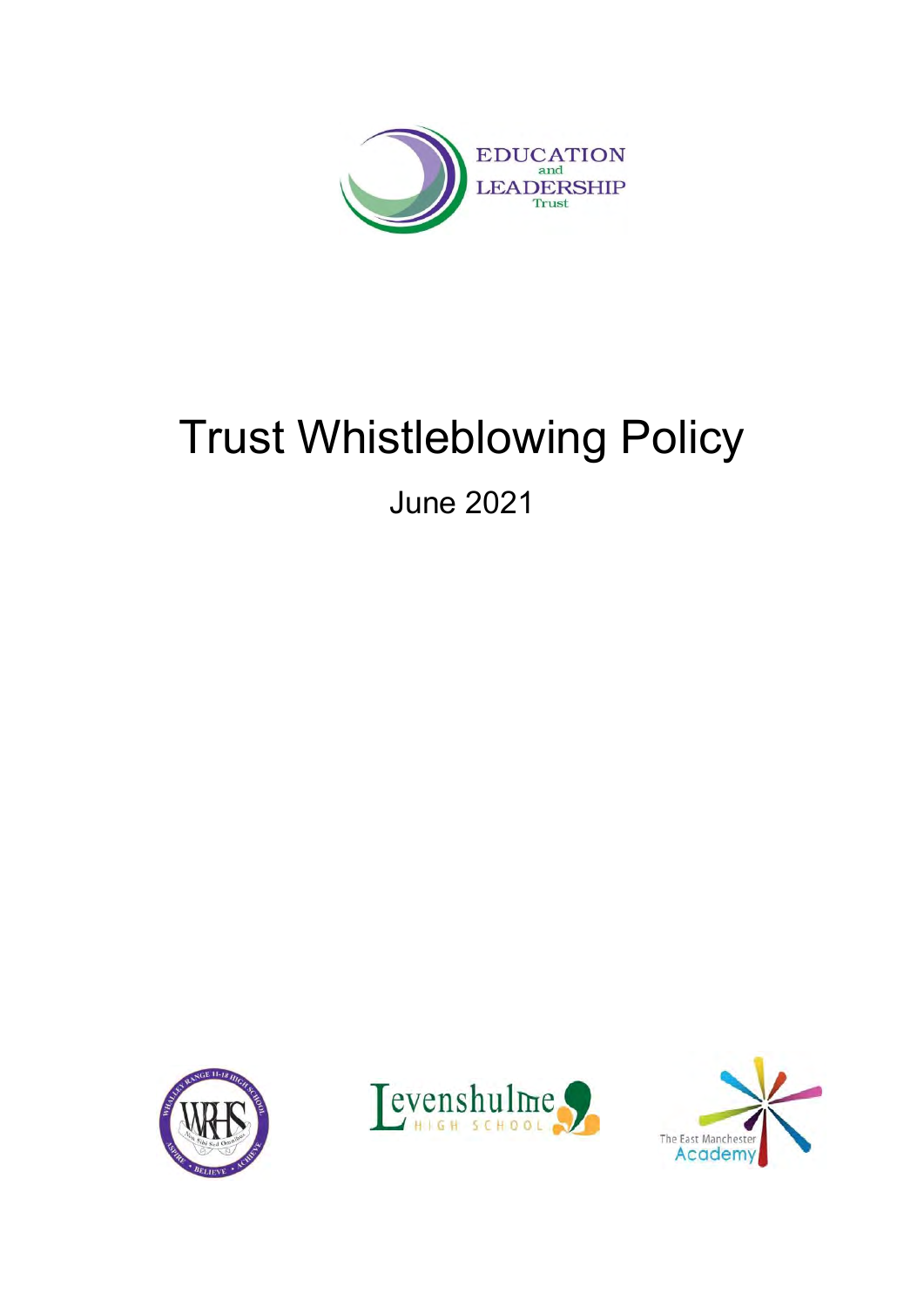## **CONTENTS**

| Appendix 1 School Whistleblowing Record Sheet (WRHS)  11<br>14. |  |
|-----------------------------------------------------------------|--|
| 15.                                                             |  |
| Appendix 3 School Whistleblowing Record Sheet (LHS)  13<br>16.  |  |
| 17.                                                             |  |
| Appendix 5 School Whistleblowing Record Sheet (TEMA)  15<br>18. |  |
| 19.                                                             |  |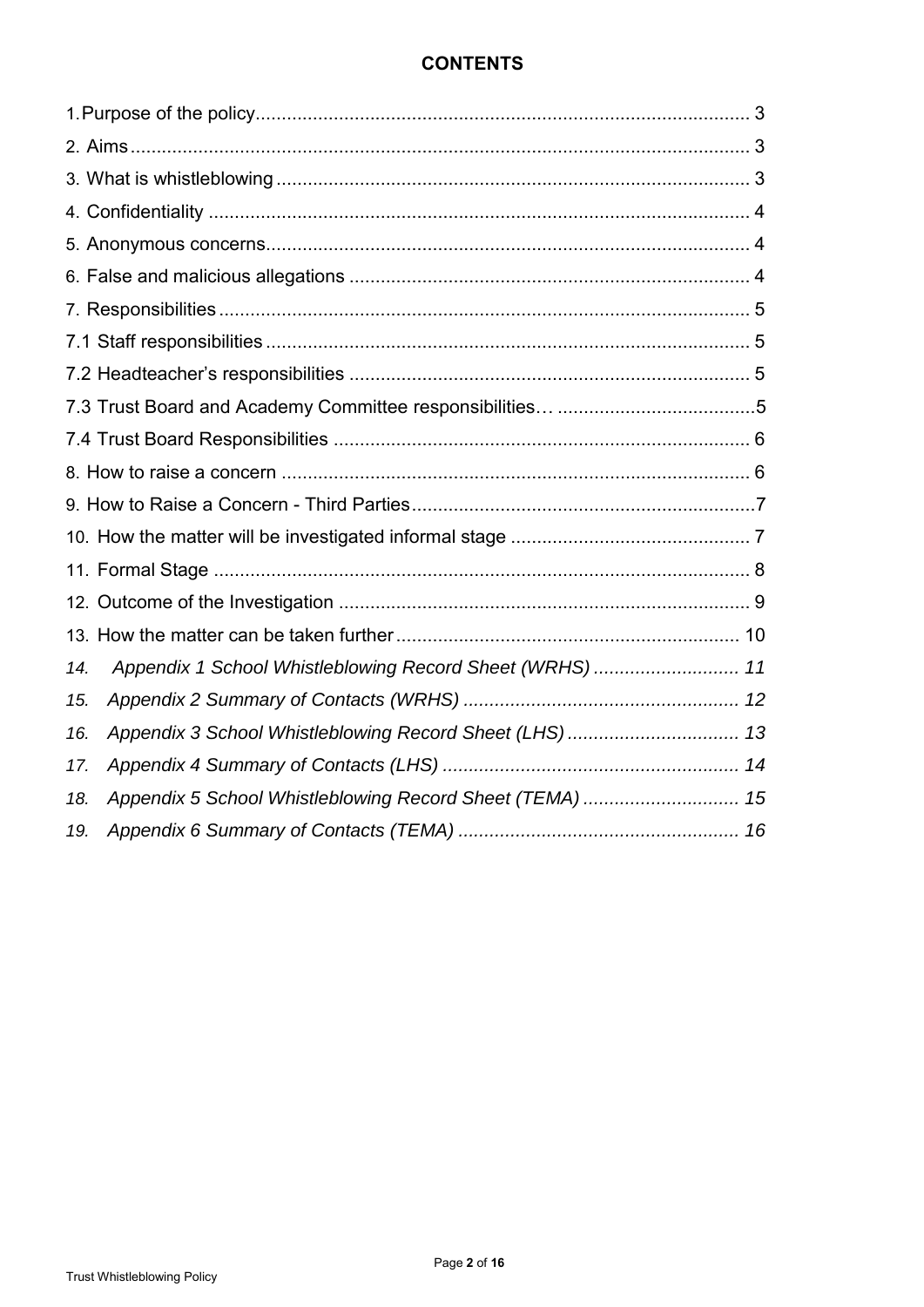## **1.0 PURPOSE OF THE POLICY**

**1.1** This policy outlines the Trust and Governors' (i.e. members of either an Academy Committee or Interim Management Board for a school in the Trust) approach to employee disclosures on "whistleblowing". The Trust is committed to providing a working environment to protect the health, safety and welfare of all its employees. The Trust is committed to the highest possible standards of openness, probity and accountability and will not tolerate malpractice or wrong doing. It is therefore committed to a policy which seeks to protect individuals who make disclosures with regard to any instance of malpractice or wrong doing in the public interest.

## **2.0 AIMS**

- Provide a channel and process for individual members of staff to raise genuine and legitimate concerns about incidents of misconduct or malpractice.
- Give a commitment that misconduct and malpractice is taken extremely seriously.
- Ensure confidentiality, to provide reassurance that employees who raise concerns in good faith can do so without fear of reprisals or victimisation.
- To provide a channel and process for any individual, e.g. governors, directors, parents, consultants, contractors, sub-contractors of members of the public to raise genuine and legitimate concerns about incidents of misconduct or malpractice.
- To provide guidance setting out arrangements and procedures for applying the policy.
- Allow the Academy Headteacher, working alongside the Executive Headteacher, to give guidance where appropriate or to appoint other appropriate agencies to conduct an investigation into those concerns on behalf of the Academy Headteacher/Governors or Trust and to take appropriate action to resolve the situation.

#### **3.0 WHAT IS WHISTLEBLOWING**

- **3.1** "Whistleblowing" is the term which has been adopted to describe arrangements which allow persons, usually employees, to express concerns about any types of malpractice which may be occurring in the work place. This could be something that is, or may be:
	- $\checkmark$  Unlawful or a criminal offence
	- $\checkmark$  A breach of a legal obligation
	- ✓ In disregard of health and safety legislation
	- $\checkmark$  Against financial regulations
	- ✓ Improper conduct
	- ✓ Inappropriate or unauthorised use of schools funds
	- $\checkmark$  A deliberate cover up of information tending to show any of the above.
	- **EXT** Whistleblowing arrangements are closely linked to the creation of a culture which encourages employees to express their concerns without fear of intimidation or recrimination, and in the confident knowledge that any reported concerns will be treated seriously and in confidence, and will be fully investigated.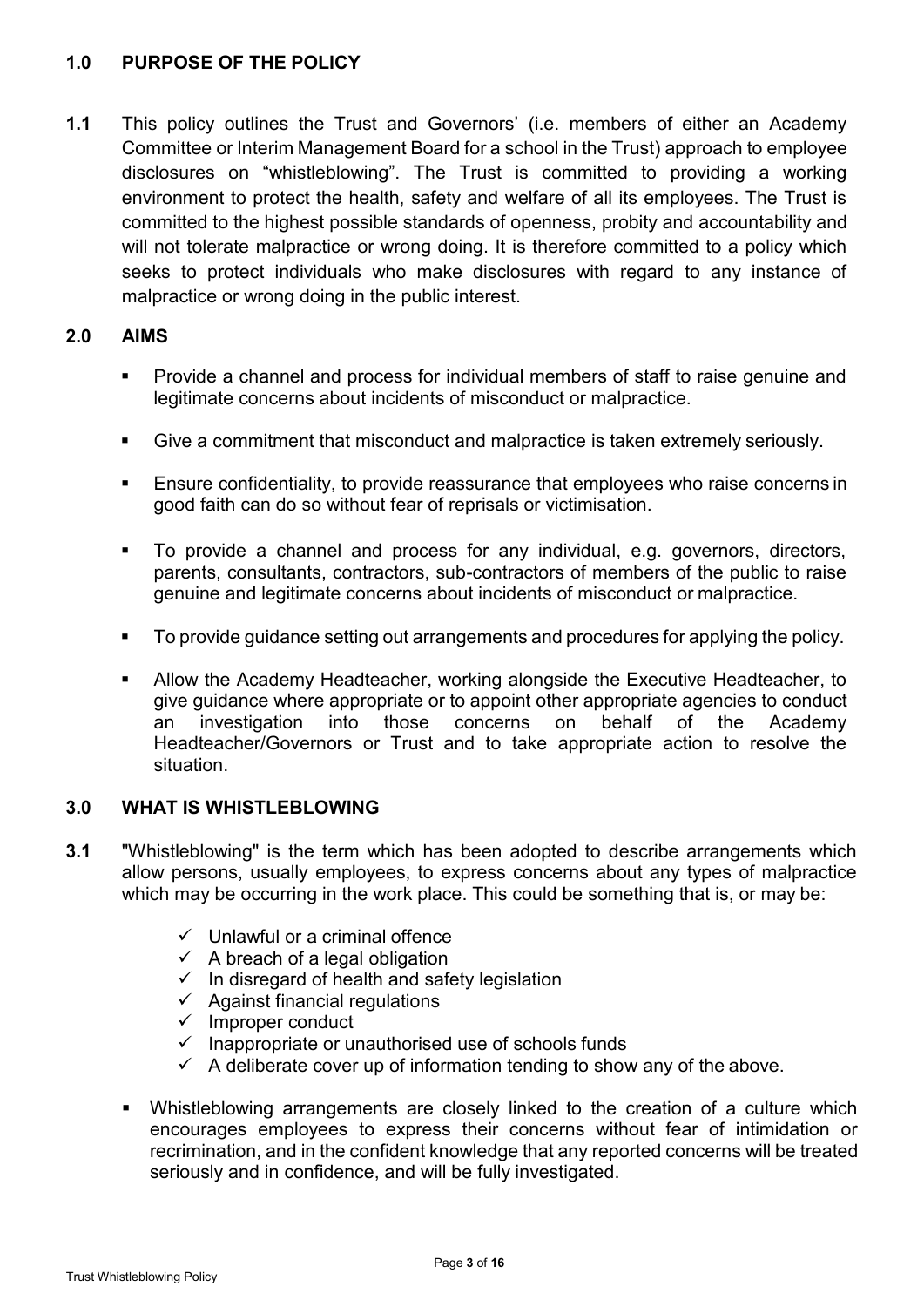- Whistleblowing arrangements allow for concerns to be expressed outside the normal line management structure, if necessary. One of the important aspects of Whistleblowing is that it enables employees to speak out in a situation where it is usually employees most closely involved with the particular service area who are most likely to know if malpractices are occurring.
- **3.2** Members of staff are often the first to realise that there may be something seriously wrong within the school. However, they may feel that expressing their concerns would be disloyal to their colleagues. It may be easier to ignore these concerns than report what may just be a suspicion of malpractice. They may also fear harassment or victimisation.
- **3.3** The Trust therefore, will continue to encourage employees and others with serious concerns of misconduct or malpractice to come forward and voice those concerns. This policy makes it clear that members of staff can do so without fear of reprisals or victimisation.
- **3.4** Whistleblowing arrangements also recognise, however, that it is possible that allegations of wrongdoing may be false or malicious and the arrangements make clear that false allegations will be treated as a serious disciplinary offence.

## **4.0 CONFIDENTIALITY**

**4.1** The Academy Headteacher and Governors will do everything possible to protect an employee's identity when a concern is raised and where the individual does not want their name disclosed. It must be appreciated, however, that the investigation process may reveal the source of the information and a statement may be required as part of the evidence and/or an individual may be a possible witness in any future proceedings.

#### **5.0 ANONYMOUS CONCERNS**

- **5.1** All complaints will be considered/investigated but the level of investigation will depend upon the nature of the allegations; the seriousness of the issues raised; the credibility of the concern; and the likelihood of confirming the allegations from attributable sources.
- **5.2** Concerns expressed anonymously are much less persuasive than when an employee is prepared to come forward formally. It will not of course be possible to report any findings back to the complainant in these circumstances.

#### **6.0 FALSE AND MALICIOUS ALLEGATIONS**

- **6.1** While encouraging staff to bring forward matters of concern, the Academy Headteacher and Governors will guard against bogus claims made to deliberately damage the reputation of other staff at the school.
- **6.2** If a member of staff makes an allegation in good faith, but it is not confirmed by the investigation, no action will be considered or taken. However, if a member of staff makes false, malicious or vexatious allegations this will be treated as a serious disciplinary offence and disciplinary action with outcomes including possible dismissal may be taken.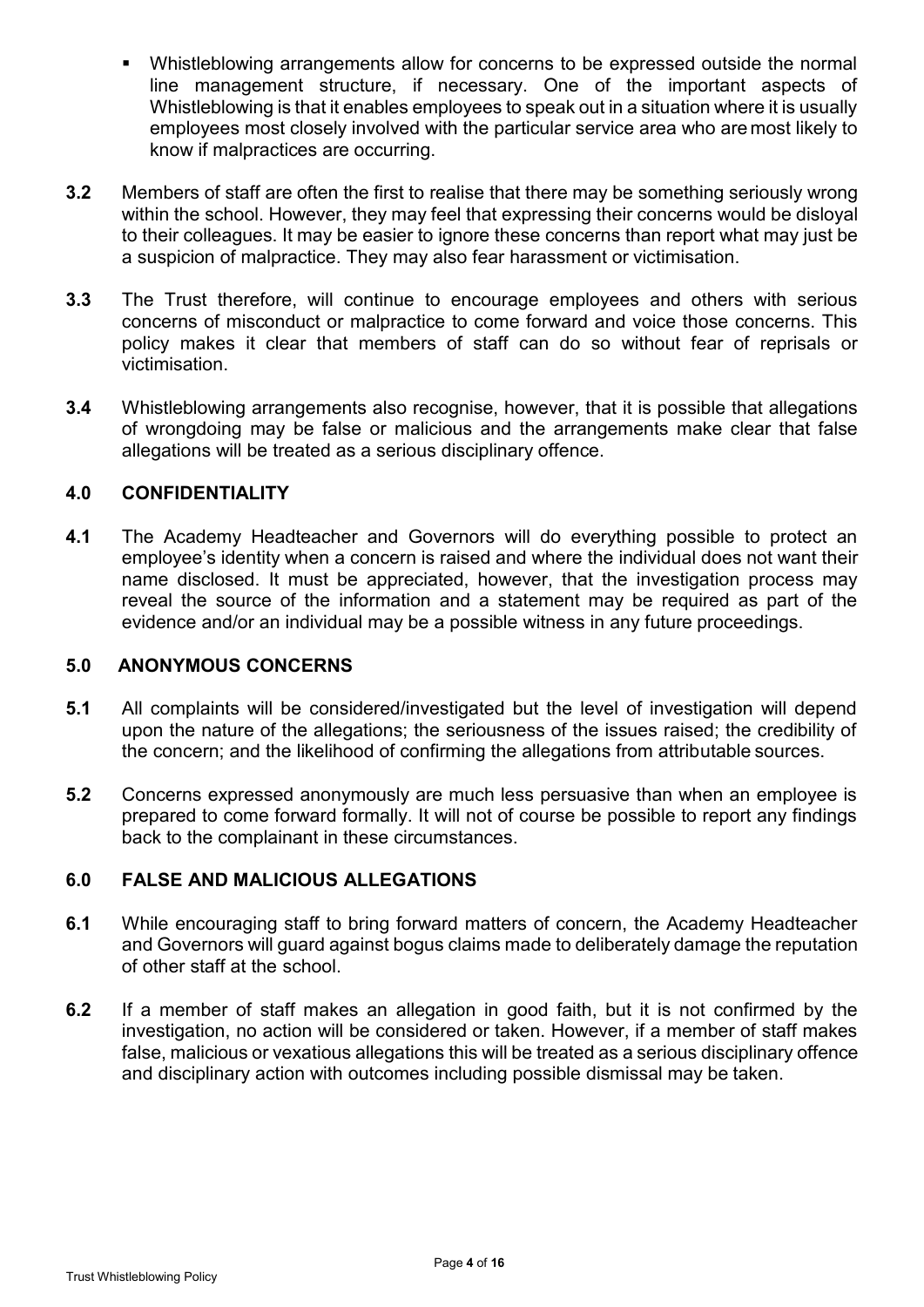## **7.0 RESPONSIBILITIES**

#### **7.1 Staff Responsibilities**

- It is the responsibility of all members of staff to ensure that their own behaviour is appropriate to the school as a workplace and does not contribute to an environment in which malpractice or wrong doing is either ignored, condoned or encouraged. All staff should challenge such behaviour if it occurs, or bring it to the attention of a relevant person e.g. a line manager, member of the school's Senior Leadership Team, the Academy Headteacher or Executive Headteacher.
- It is the responsibility of all members of staff to whistleblow in a responsible manner in line with the policy, escalating matters to outside agencies where appropriate and necessary only if they are unable to find an internal audience or after having raised their concerns with the Academy Committee/Interim Management Board if they do not feel they can be raised internally.
- In no circumstances should whistleblowing concerns be reported to the media, which can be a disciplinary offence with outcomes including possible dismissal.

#### **7.2 Headteachers' Responsibilities**

Headteachers have a duty which they share with others in leadership/managerial roles to establish and maintain a positive and accountable working environment. In particular, Academy Headteachers are responsible for:

- communicating the policy to all staff in such a way as to promote its understanding and making it easily accessible;
- managing staff in a professional and sensitive manner;
- ensuring that the school environment has a culture where malpractice and or wrong doing is unacceptable;
- ensuring that the policy is implemented effectively and efficiently at all levels throughout the school;
- taking all concerns raised seriously, ensuring the necessary action is taken to address the matter promptly, and as sensitively and confidentially as possible;
- ensuring that appropriate support is available to complainants during the investigation of their complaint; this may be via a colleague or trade union representative;
- making it clear that malicious and vexatious allegations are serious matters and will not be tolerated;
- ensuring that appropriate support is available to witnesses during the investigation of the complaint; this may be via a colleague or trade union representative.

#### **7.3 Trust Board and Academy Committee/Interim Management Board Responsibilities**

The Trust Board and the Academy Committee/Interim Management Board have the responsibility to:

• meet its legal duties and responsibilities and act at all times within the legal framework;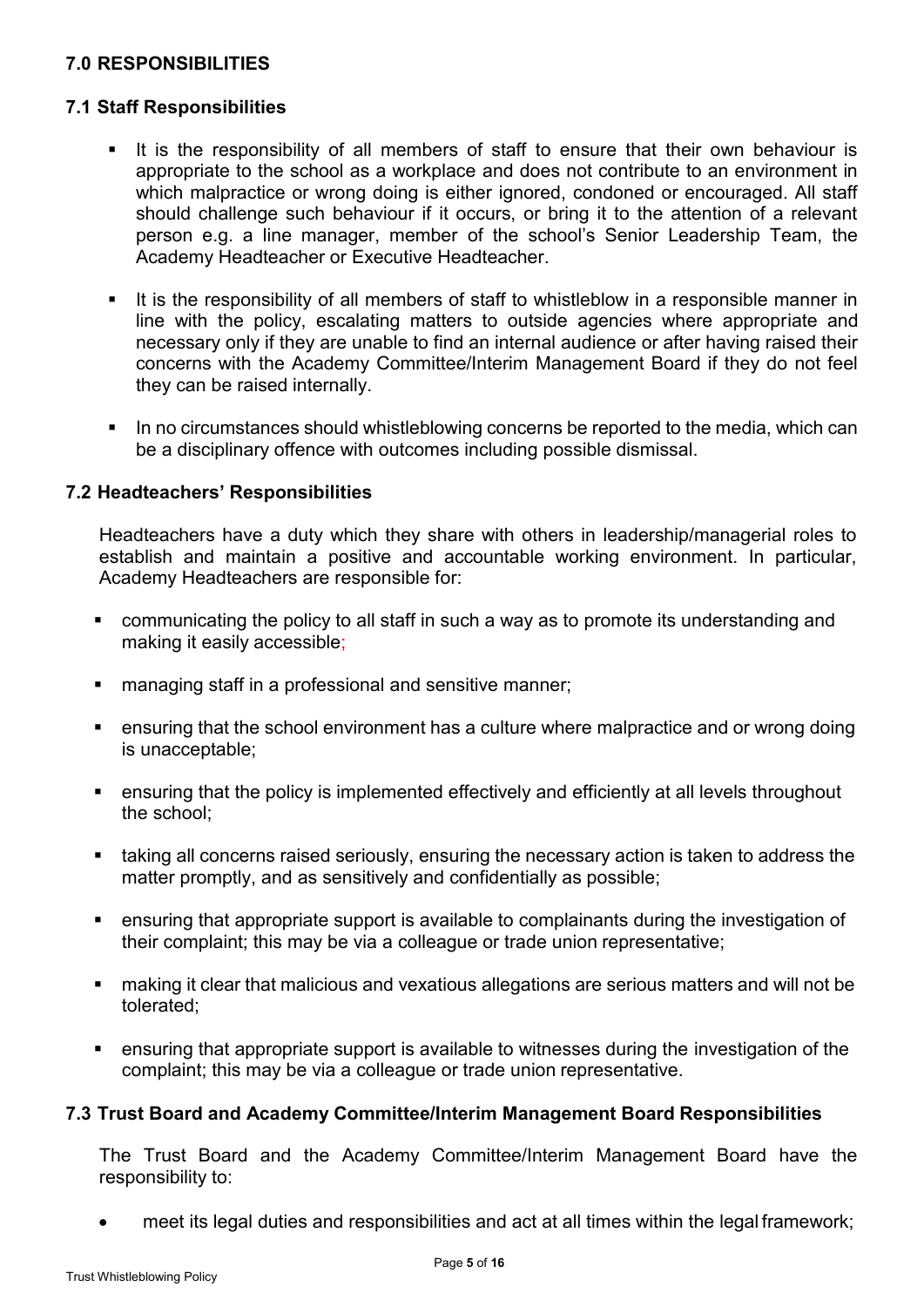- have an up-to-date and comprehensive Whistleblowing policy;
- receive reports from the Academy Headteacher and Executive Headteacher on the application of the procedure;
- agree that the Chair of Governors be the contact for complaints made against the Academy Headteacher or in circumstances where a member of staff has concerns about the impartiality of the Academy Headteacher for any reason
- agree that in the event of a complaint against the Chair, the Vice Chair will be the contact. The Complaints procedure should be used if appropriate, but the Whistleblowing Policy if not.

## **7.4. Trust Board Responsibilities**

The Trust Board has the responsibility to agree that the Chair of the Trust Board be the contact for complaints made against the Executive Headteacher.

## **8.0 HOW TO RAISE A CONCERN**

- **8.1** The Trust acknowledges that the decision to report a concern can be a difficult decision for a member of staff to take, not least because of the fear of reprisal from those responsible for the malpractice. The Academy Headteacher/Governors will not tolerate harassment or victimisation and will take appropriate action to protect any person who raises a concern in good faith.
- **8.2** The Academy Headteacher or relevant person will monitor how a member of staff is subsequently treated after raising a matter of concern and will ensure that if they find evidence of harassment or victimisation, this is dealt with under disciplinary arrangements.
- **8.3** Employees should raise their concerns with their immediate line manager if possible. However, the most appropriate person to contact to report a concern will depend on the seriousness and sensitivity of the issues involved and who is suspected of the malpractice.
- **8.4** Where the individual believes that their manager is involved in the matter of concern, they should then contact the Academy Headteacher (or the Chair of Governors - on the Academy Committee/Interim Management Board - if the concern raised is related to the Academy Headteacher) or, if the member of staff has a compelling reason to believe that the Academy Headteacher will not be willing or able to address the matter, to the Executive Headteacher.
- **8.5** Wherever possible, concerns should be expressed in writing, setting out the background and history of the concern, giving names, dates and places where possible, and the reason why the member of staff is particularly concerned about the situation.
- **8.6** If a member of staff does not feel able to put the concern in writing initially, he or she should be allowed to telephone or meet the appropriate person who will make a note of the concerns.
- **8.7** The member of staff will need to demonstrate to the person contacted that there are sufficient grounds for concern to enable the matter to be taken forward.
- 8.9 In the event both the Academy Headteacher **and** the Chair of Governors are the subject of the concerns the complaint must be made in writing to the Chair of the Trust Board.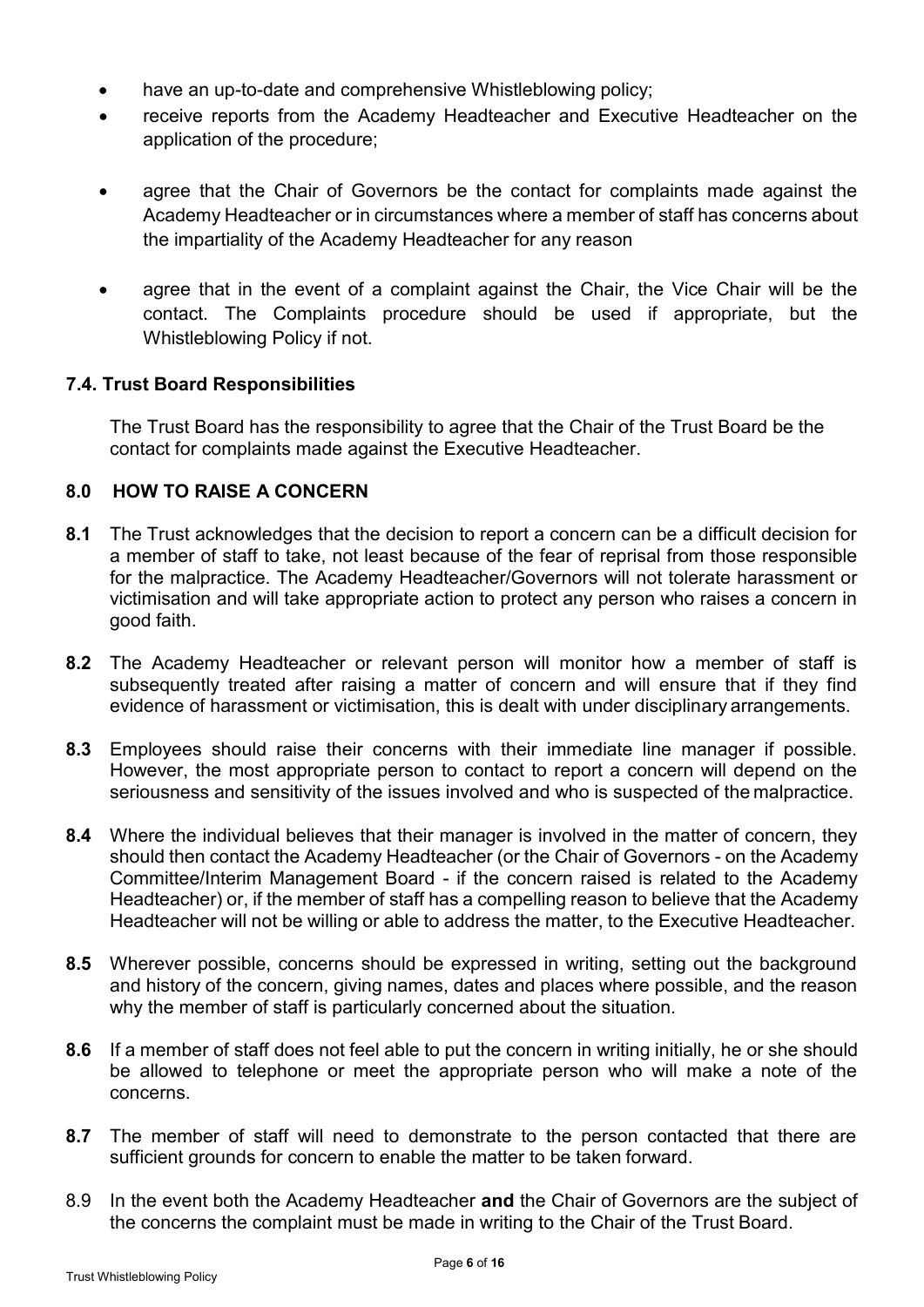8.10 If the concern involves the Executive Headteacher, the complaint must be made in writing to the Chair of the Trust Board

## **9.0 HOW TO RAISE A CONCERN – THIRD PARTIES**

- **9.1** There are occasions when an allegation of wrongdoing may be raised by an individual or organisation not directly employed by Education and Leadership Trust.
- **9.2** This Whistleblowing Policy seeks to cover all disclosures made by staff, governors and directors, but also extends to any other individual who wants to raise an allegation of perceived wrongdoing. This could include, for example, parents, consultants, contractors, sub-contractors who are engaged in work for the Trust, or anyone who uses the Trust's services or any member of the public.
	- The Public Interest Disclosure Act 1998 (PIDA) is known as the Whistleblowing law and is designed to encourage and enable employees to "speak out" and to report suspected wrongdoing at work.
	- PIDA legislation legally protects employees (including those employed in any school maintained by the Trust, temporary workers and agency staff), from any detriment from their employer or colleagues that arises as a result of making a "protected disclosure" (a qualifying disclosure) in the public interest. This includes protection from harassment, victimisation or dismissal by their employer.
	- Whilst protection under PIDA covers most workers it is not extended to partners, contractors, non executive directors, volunteers or the self employed. However, the principles outlined in this policy, as far as they can be, will be applied to Whistleblowing allegations received from sources other than employees of the Trust. As with internally reported cases, particular consideration needs to be given to matters of confidentiality.
	- If you are not a Trust employee you can still contact the Trust to report any concerns or disclosures over wrongdoing and these will be treated in the same way. Unlike disclosures made by employees, protection under PIDA law does not extend to disclosures made by members of the public.

#### **10.0 HOW THE MATTER WILL BE INVESTIGATED - INFORMAL STAGE**

- **10.1** Allegations will be handled confidentially and discreetly by all who are directly involved in the investigating process.
- **10.2** Initial enquiries will be made to decide whether an investigation is appropriate and, if so, what form it should take including who should undertake the investigation. In some cases an investigation may be completed without the subject of the complaint being aware of the investigation.
- **10.3** Some concerns may be resolved by agreed action, without the need for investigation. In these cases confirmation should be sought from the employee that they are satisfied that the matter is resolved. This does not preclude matters being raised in the future if further concerns arise.
- **10.4** If it is determined that the concerns or allegations fall within the scope of specific procedures (for example disciplinary procedures) it should normally be referred for consideration under those procedures. Before any further investigatory action is takenthe Academy Headteacher should consult with the Trust HR Director.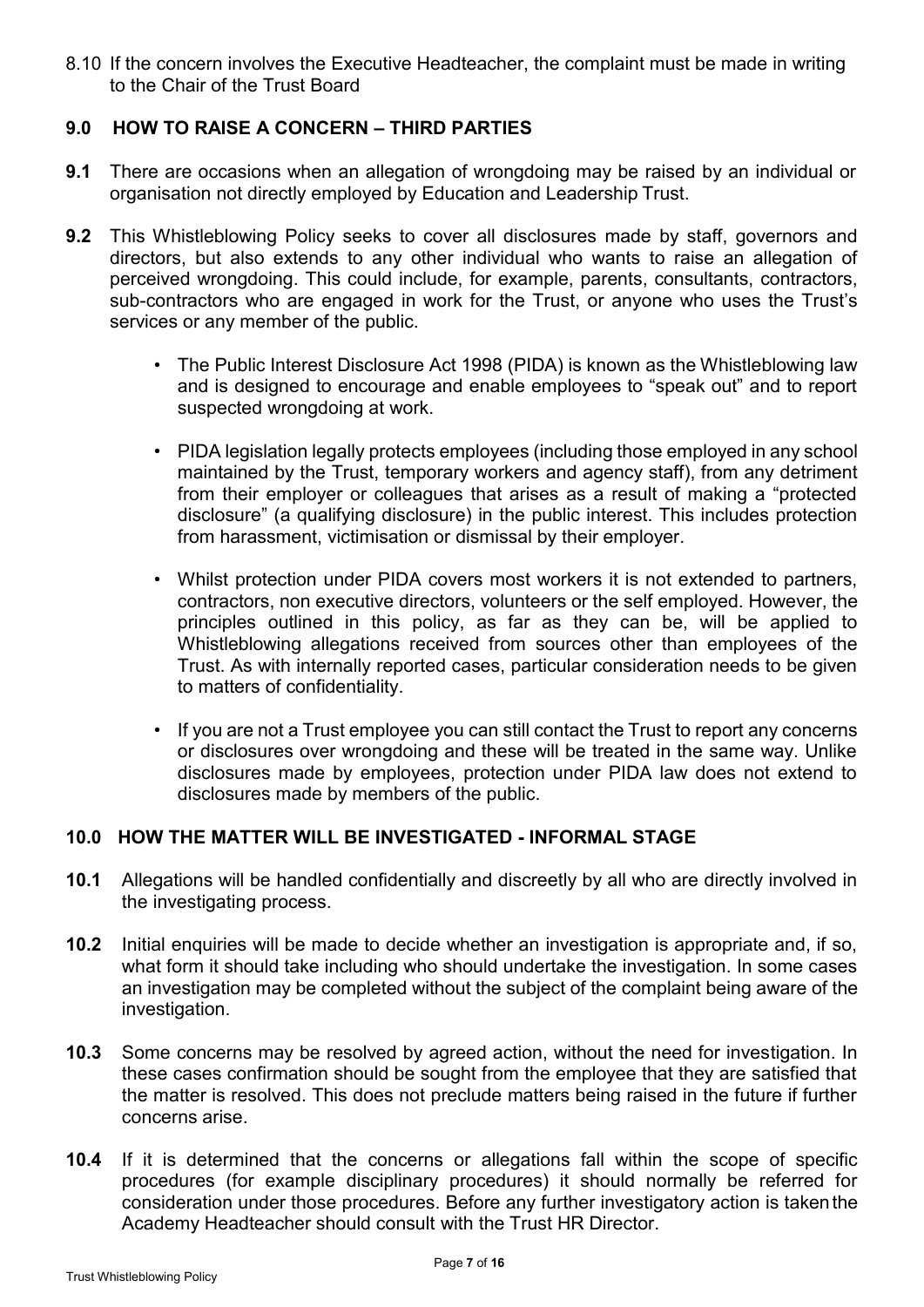- **10.5** If it is determined that the matter should be dealt with formally, the Academy Headteacher (or Chair of Governors if appropriate) should notify the HR Director, before any action is taken.
- **10.6** To assist the nominated person's investigation you will find at Appendix 1 a "Record Sheet" to record progress.
- **10.7** Those who have made the complaint will be informed if further action is being taken or not, but may not be given specific information about the outcome if it is confidential or sensitive.

#### **11.0 FORMAL STAGE**

- **11.1** The member of staff expressing concern will receive a written acknowledgement within 10 working days of the concern being received. This acknowledgement may indicate:
	- how it is proposed to deal with the matter
	- an estimate of how long it will take to provide a response
	- any initial enquiries which may have been made
	- Whether further investigations will take place, and if not, why not.
- **11.2** Having acknowledged receipt of the concern raised, the Academy Headteacher or (Chair of Governors in the case of the Academy Headteacher) will consult with the HR Director if assistance is required with the investigation.

#### **NB. If urgent action is required in response to a concern this may be taken before a full investigation is conducted**.

- **11.3** If necessary, further information will be sought from the member of staff at the outset. This will depend on the nature of the matters raised, the potential difficulties involved in conducting an investigation and the clarity of the information provided.
- **11.4** At any meeting arranged to discuss the member of staff's concerns they may if they so wish, be accompanied by a representative or a companion who is not involved in the area to which the concern relates.
- **11.5** Investigation procedures into allegations of malpractice must be independent, skilled and objective. The Investigating Officer appointed must therefore not have had any previous involvement with the case and will be sensitive to the wishes of the complainantwherever possible.
- **11.6** Where a complaint involves the Academy Headteacher, then the Governors will have the discretion to appoint any external Investigation Officer as they think fit, subject only to the requirement that the person is not employed by the school. In any event, investigating officers must be at an appropriate level of seniority and must have sufficient experience and/or training to allow a thorough investigation to take place. Depending upon the circumstances, external agencies may also be involved in the investigation.
- **11.7** The investigation should normally be completed within 30 working days of the complaint being registered. Where cases prove to be more complicated and it may not be possible to complete within the time scale, it will need to be extended to accommodate the particular circumstances. Where the timescale will probably exceed 30 working days, the investigating officer will advise the complainant.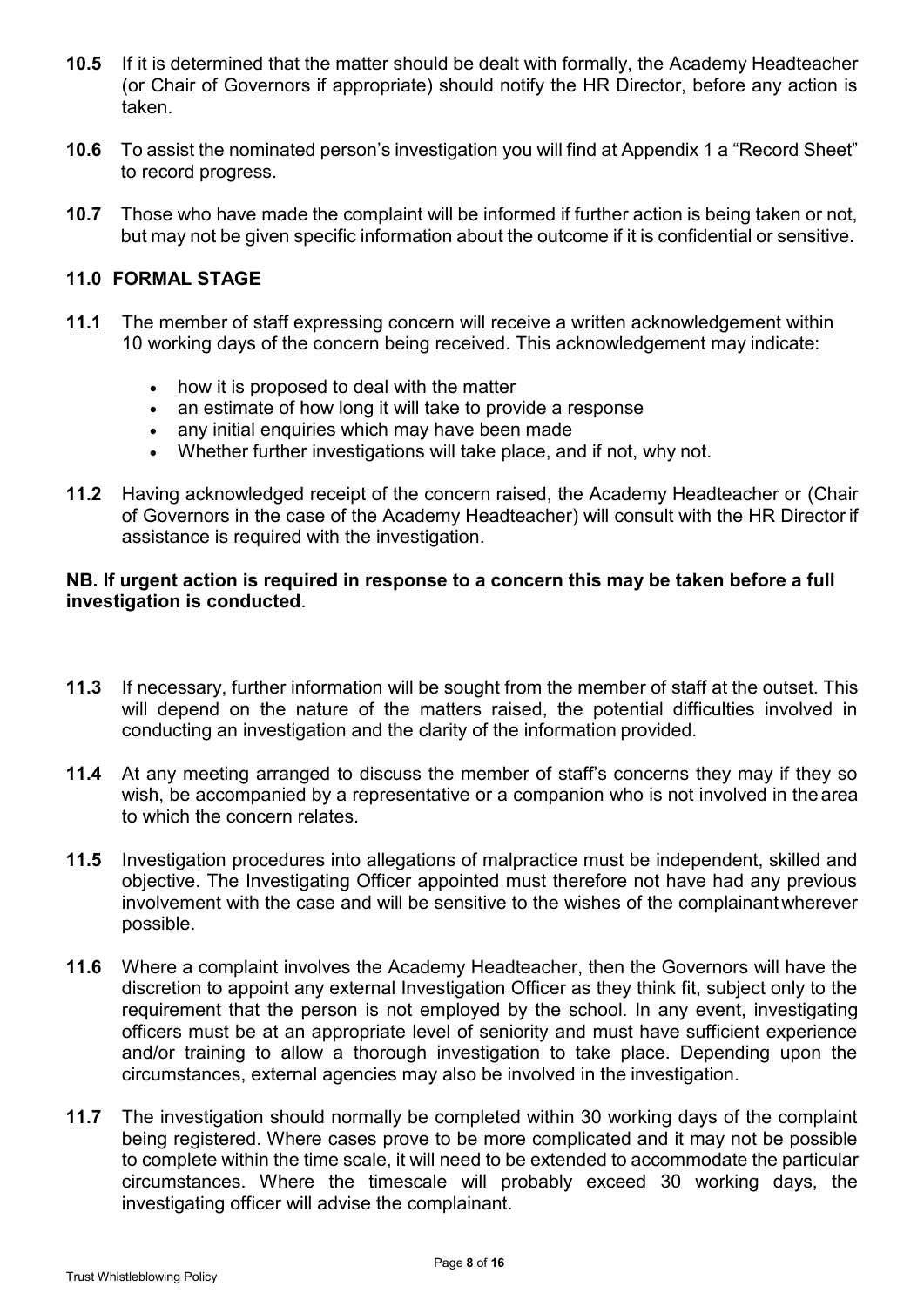- **11.8** During the investigation every effort will be made to protect the legitimate rights of all parties involved. In particular the following principles shall be adhered to:
	- Strict confidentiality must be maintained at all times. Any breach of confidentiality may lead to consideration of disciplinary action;
	- Throughout the investigation process, the complainant, the alleged perpetratorand any others interviewed are entitled to be accompanied by either a companion or professional association/trade union representative.
- **11.9** The first step in the investigation to be taken by an Investigating Officer will be to speak to the complainant and then to the alleged perpetrator. Witnesses may be interviewed as part of the investigation and asked to provide a written statement. Where witnesses have been identified by the complainant, and particularly where witnesses are interviewed, it is important that the witnesses do not suffer any personal detriment as a result, providing that they have acted in good faith.

## **12.0 OUTCOME OF THE INVESTIGATION**

- **12.1** The investigation will conclude with a report by the Investigating Officer to the Academy Headteacher, Chair of Governors or other relevant person. This will summarise the Investigating Officer's findings on the allegations and recommend further action which could include:
	- a finding that the allegation was unfounded and therefore no action needs to be taken;
	- a recommendation to take no further action on the complaint. This will be appropriate if the Investigating Officer decides that there is a lack of evidence relating to the complaint or that the complaint is untrue;
	- a recommendation to take action in order to deal with the matter on the basis that it is not sufficiently serious to warrant formal disciplinary action. Such action could include:
	- written management advice; and/or
	- an instruction to the member of staff to undertake appropriate guidance and/or training; and/or
	- appropriate changes in working arrangements which must not be to the disadvantage of the complainant;
	- a recommendation to initiate formal disciplinary action because there is objective evidence to support the allegation that malpractice has taken place.
- **12.2** The Academy Headteacher/relevant person (Chair of Governor in the case of an Academy Headteacher) will write to the complainant and the alleged perpetrator detailing the findings of the investigation and the action to be taken. This letter will contain an undertaking that the complainant and any witnesses will not be victimised or suffer any detriment as a result of having made the complaint.
- **12.3** Where an Academy Headteacher/relevant person determines to take no action irrespective of the recommendation made he/she shall give written reasons for this determination to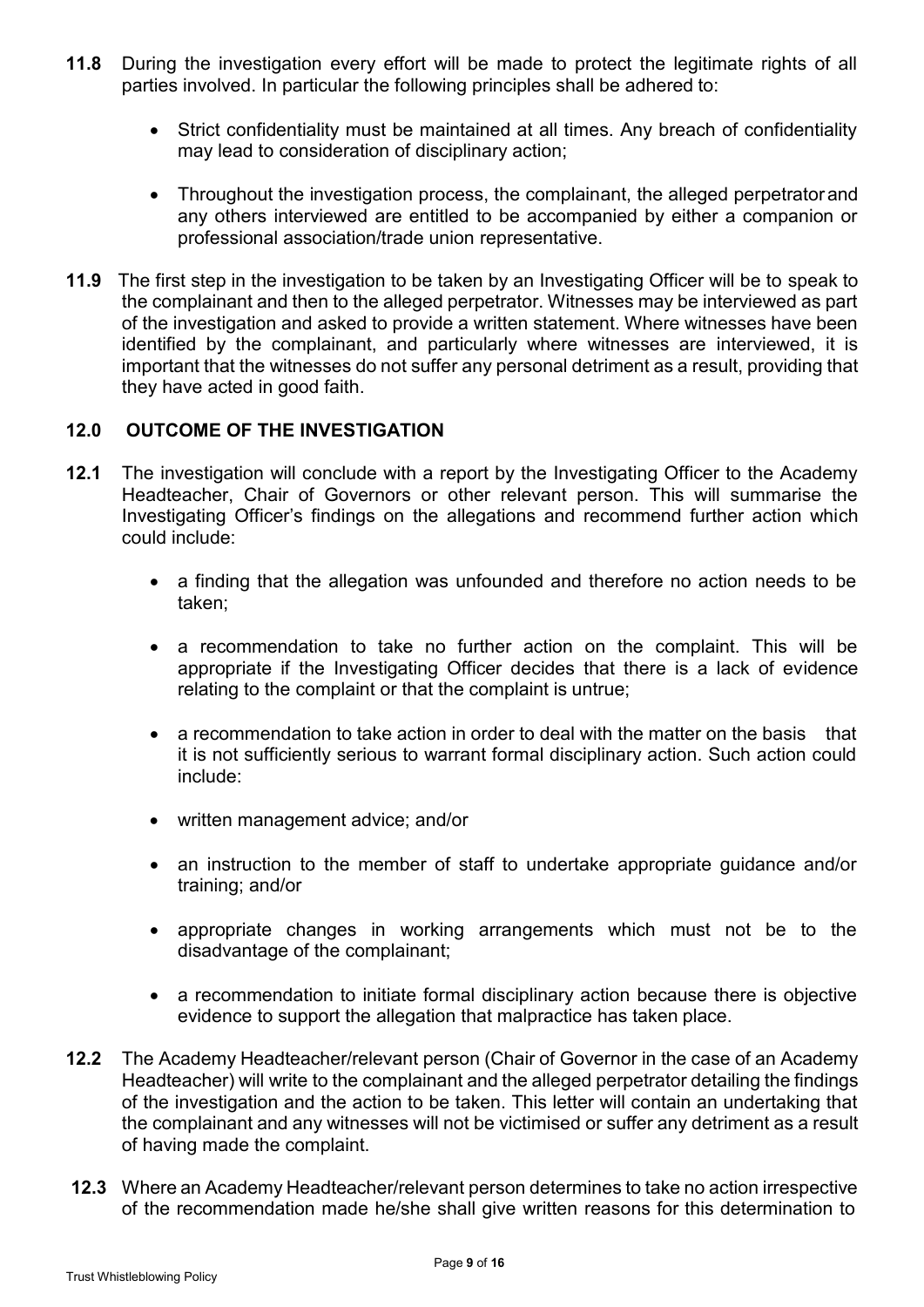the complainant (and the alleged perpetrator). Failure to give such information will be regarded as a breach of this procedure.

- **12.4** Where the Investigating Officer considers that a complaint is untrue and malicious he/she will recommend a second investigation of the circumstances. This may lead to consideration of disciplinary action against the complainant. Suspension may be considered necessary but should be seen as a neutral act which does not of itself imply that any pre-emptive judgement has been reached.
- **12.5** The Academy Headteacher (or Chair of Governors in the case of the Academy Headteacher) should maintain a confidential central record for a period of five years (seven years for allegations of financial irregularities). A copy should be held by the Trust Board, of all Whistleblowing allegations which have been raised and the responses provided.
- **12.6** In respect of anonymous allegations, should an Academy Headteacher or Chair of Governors consider that further action would be inappropriate details of the allegation and reason for the decision must still be recorded. These central records will be used to analyse the impact and effectiveness of the arrangements put in place as part of the process of reporting back to members on the effectiveness and outcomes of the Policy and as a record of actions taken in the case of any matters raised under the Public Interest Disclosure Act.

#### **13.0 HOW THE MATTER CAN BE TAKEN FURTHER**

- **13.1** It is intended that the Whistle-blowing Policy and these procedures will enable the Trust Board to satisfactorily deal with concerns raised by employees. If an employee is not satisfied, and feels it appropriate to take the issue further, the employee may make a protected disclosure to a third party, in accordance with the provisions of the Public Interest Disclosure Act 1998. There is an independent charity "Public Concern at Work" (telephone 020 7404 6609; helpline@pcaw.org.uk) which provides free advice to employees wishing to express concerns about fraud or other serious malpractices.
- **13.2** Governors and the Trust Board should make every effort to ensure that a satisfactory conclusion is reached to minimise the cases where the employee feels they must resort to these measures.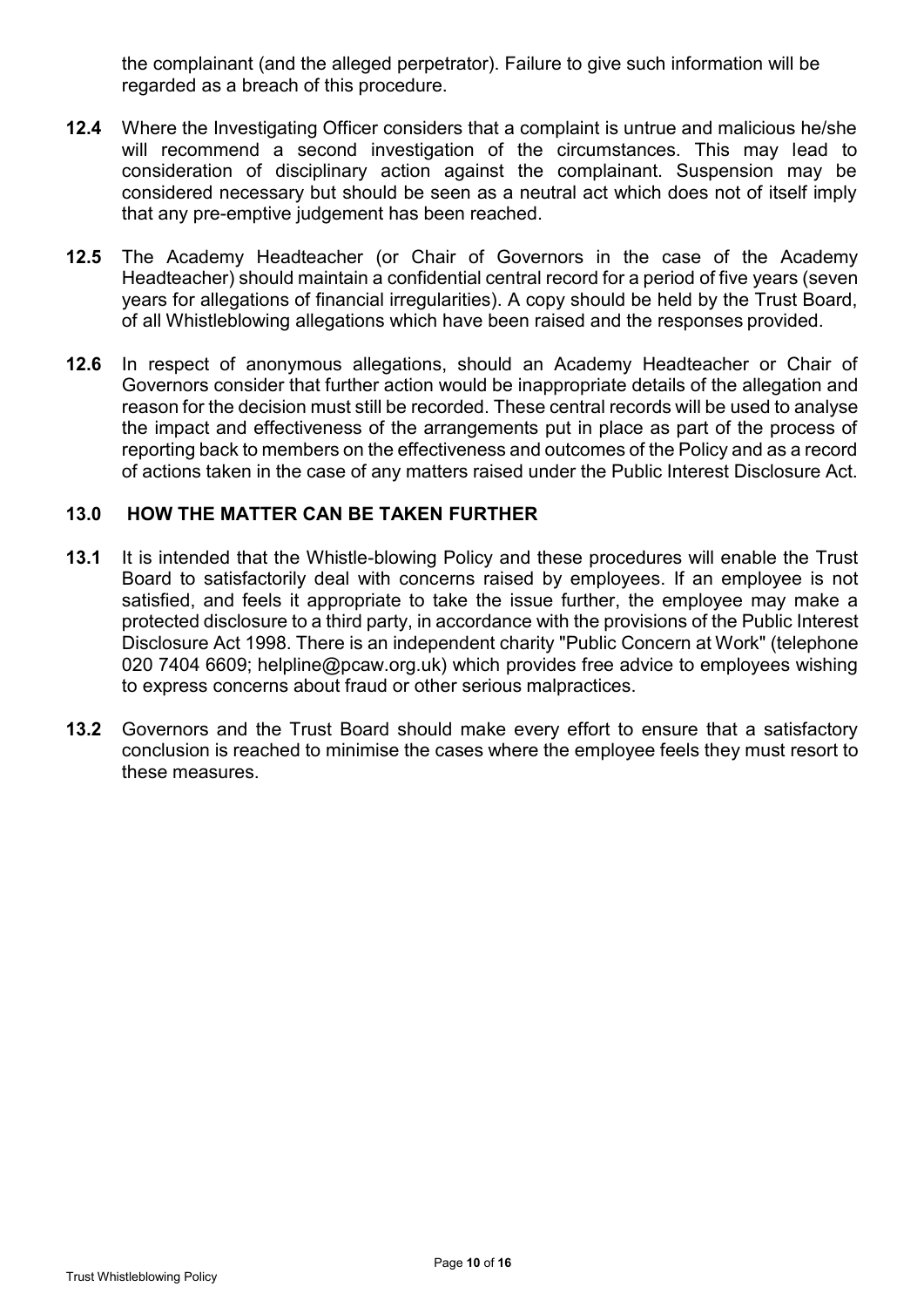## **WHALLEY RANGE 11-18 HIGH SCHOOL WHISTLEBLOWING RECORD SHEET**

## Please print out this document and fill it in

| Date concern/allegation<br>received.                                      |  |
|---------------------------------------------------------------------------|--|
| Name of employee making<br>complaint/allegation (unless<br>anonymous).    |  |
| Nature of concern/allegation<br>raised.                                   |  |
| Date acknowledgement<br>provided to employee<br>(within 10 working days). |  |
| School nominated person<br>responsible for undertaking<br>investigation.  |  |
| People to be interviewed,<br>including dates of any<br>interviews         |  |
| Outcome of investigation.                                                 |  |
| Date notification of outcome<br>given to employee.                        |  |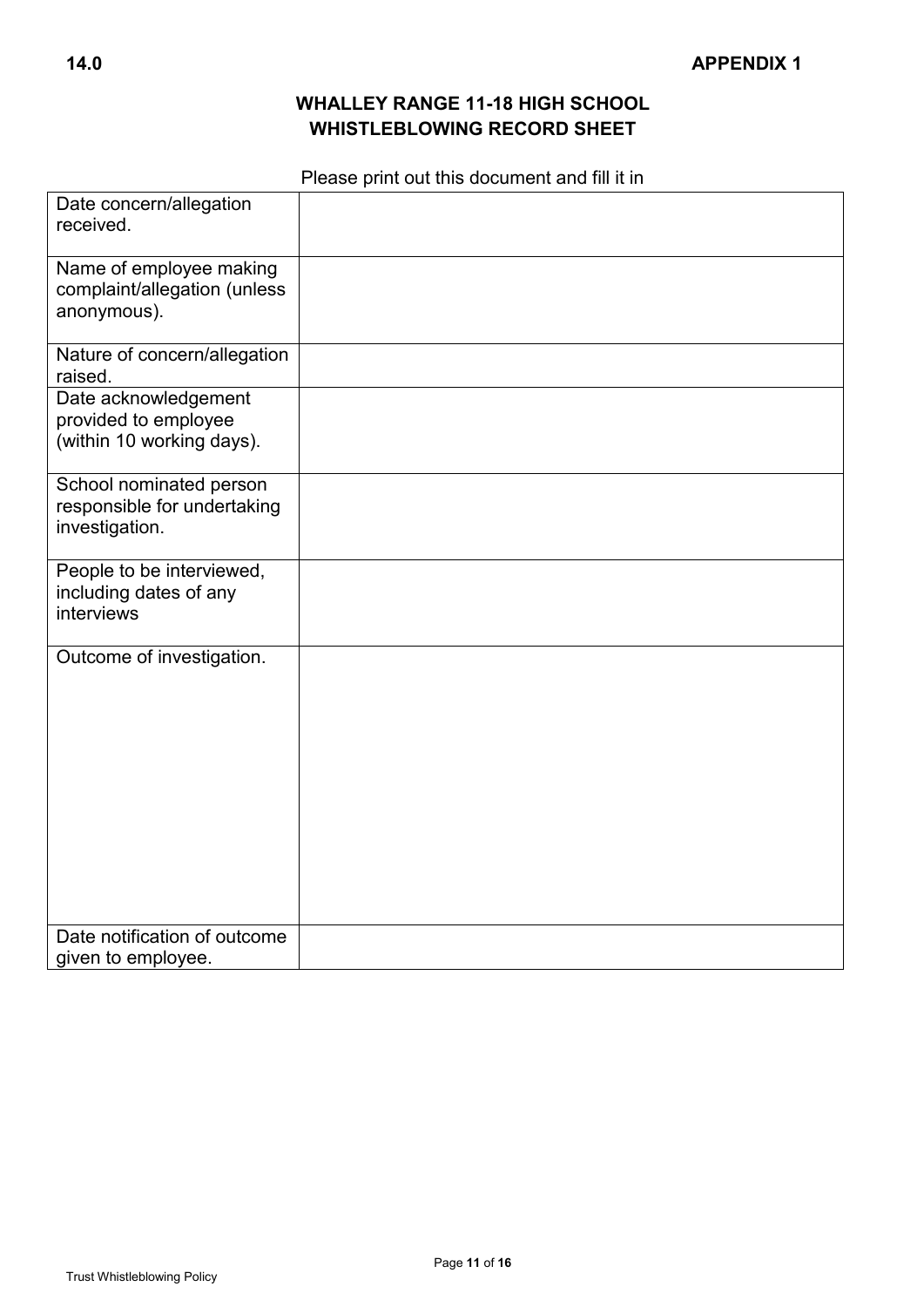# **SUMMARY OF CONTACTS - WRHS**

## **1. Your line manager**

## **2. Member of SLT responsible for your Faculty or department**

| <b>SLT</b> Lead      | Faculty/Dept.                                                                             | <b>Contact Details</b><br>0161 861 9727 or emails below |
|----------------------|-------------------------------------------------------------------------------------------|---------------------------------------------------------|
| Jackie Fahey         | All                                                                                       | jfahey@wrhs1118.co.uk                                   |
| <b>Jane Barnes</b>   | Social Science<br><b>Global Awareness</b><br><b>Community Learning</b><br><b>Trainees</b> | jbarnes@wrhs1118.co.uk                                  |
| Morresa Connolly     | Design, Create, Perform<br><b>Inclusion</b><br>Safeguarding                               | mconnolly@wrhs1118.co.uk                                |
| Mike Lea             | <b>Maths</b><br>English                                                                   | mlea@wrhs1118.co.uk                                     |
| Kate Wragg           | E-learning and ICT<br><b>IT Infrastructure</b>                                            | cwragg@eltrust.org                                      |
| Sam Parker           | <b>World Languages</b>                                                                    | sparker@wrhs1118.co.uk                                  |
| Debbie Collier       | Finance<br>All support departments<br>with the exception of HR                            | dcollier@eltrust.org                                    |
| Jenny Kennedy        | <b>HR</b>                                                                                 | jennykennedy@eltrust.org                                |
| Sofia Zarar          | Inclusion<br><b>LAC</b>                                                                   | szarar@wrhs1118.co.uk                                   |
| <b>Steven Mycock</b> | Science<br><b>PE</b>                                                                      | smycock@wrhs1118.co.uk                                  |
| Jonathan<br>Atkinson | <b>Sixth Form</b><br>Design, Technology &<br><b>Business</b><br><b>CEIAG</b>              | jatkinson@wrhs1118.co.uk                                |
| <b>Besim Mustafa</b> | <b>Heads of House</b><br><b>Student Services</b>                                          | bmustafa@wrhs1118.co.uk                                 |

- **3. Any member of SLT** (see contact details above)
- **4. Academy Headteacher Jackie Fahey** (as above)
- **5. Executive Headteacher (interim) Damian Owen** [d.owen@eltrust.org](mailto:d.owen@eltrust.org)
- **6. Chair of Governors (Academy Committee) Elaine Ferneley** [whistleblowing@wrhs1118.co.uk](mailto:whistleblowing@wrhs1118.co.uk)
- **7. Chair of Trust Board Andrew Mullen** [trustchair@eltrust.org](mailto:trustchair@eltrust.org)

Or via post to school or pigeonhole in Head's PA's office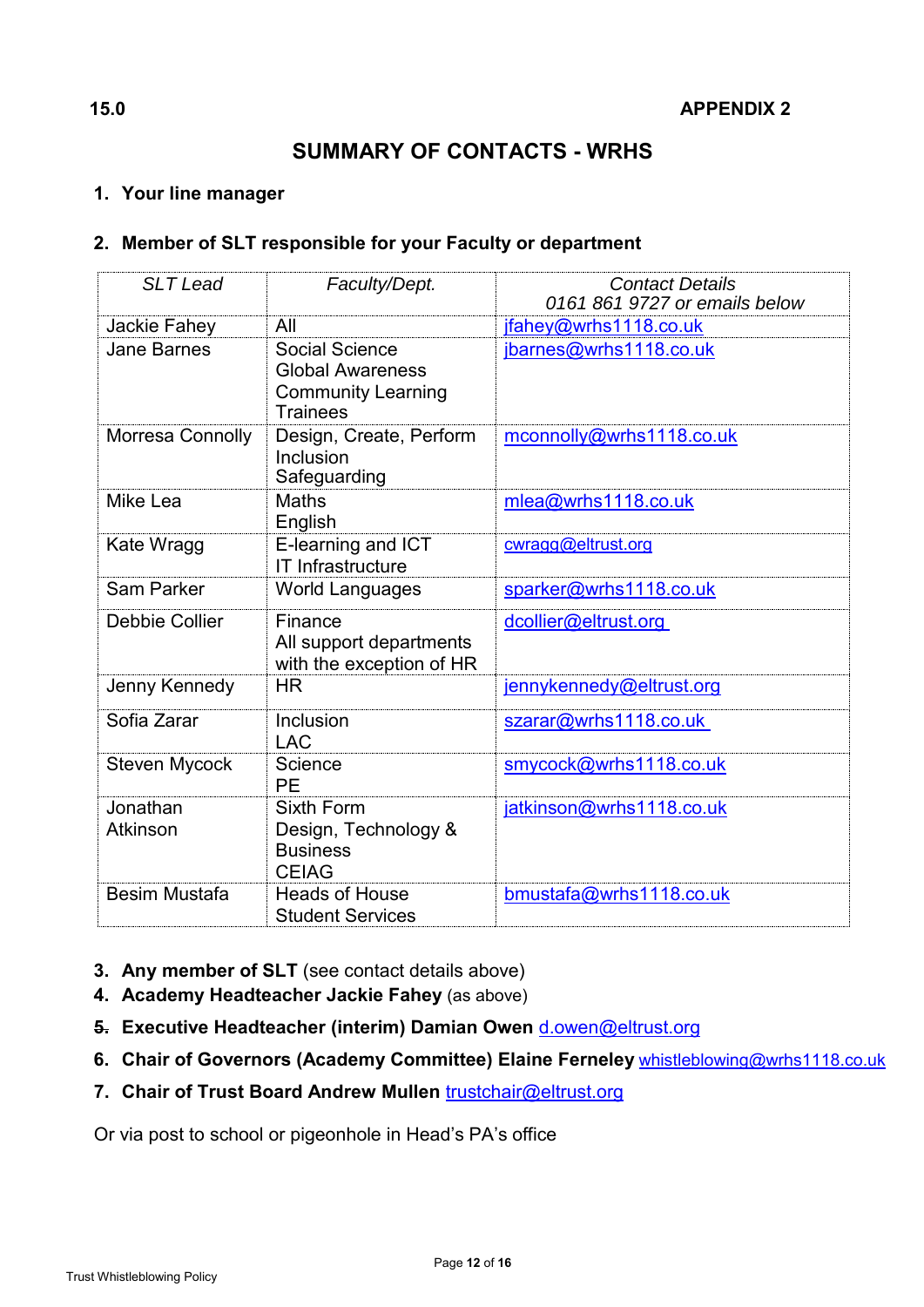## **16.0 LEVENSHULME HIGH SCHOOL WHISTLEBLOWING RECORD SHEET**

## Please print out this document and fill it in

| Date concern/allegation<br>received.                                      |  |
|---------------------------------------------------------------------------|--|
| Name of employee making<br>complaint/allegation (unless<br>anonymous).    |  |
| Nature of concern/allegation<br>raised.                                   |  |
| Date acknowledgement<br>provided to employee<br>(within 10 working days). |  |
| School nominated person<br>responsible for undertaking<br>investigation.  |  |
| People to be interviewed,<br>including dates of any<br>interviews.        |  |
| Outcome of investigation.                                                 |  |
| Date notification of outcome<br>given to employee.                        |  |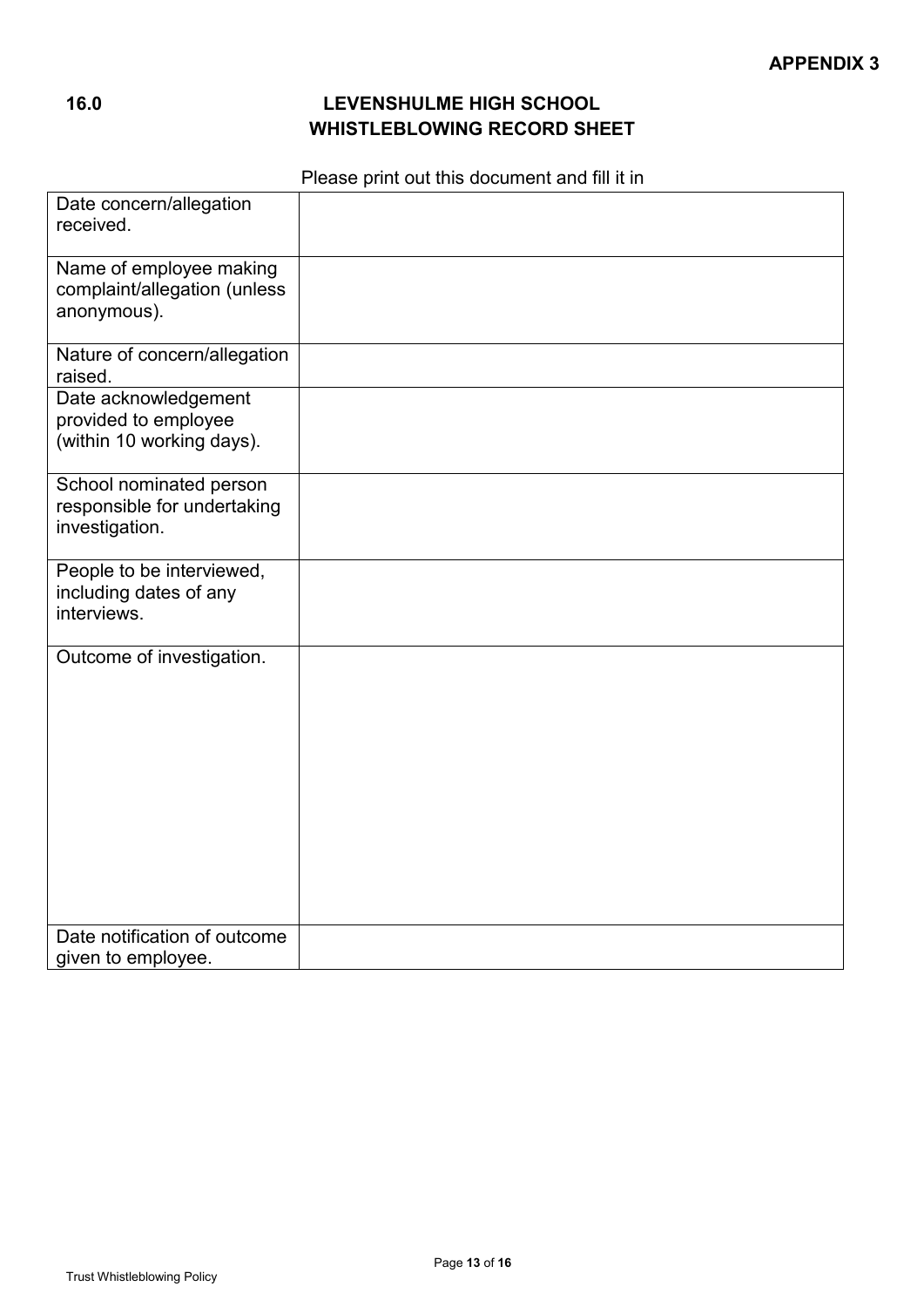## **SUMMARY OF CONTACTS - LHS**

#### **1. Your line manager**

## **2. Member of SLT responsible for your Faculty or department**

| <b>SLT Lead</b>      | Faculty/Dept.                                                                                                                     | <b>Contact Details</b>         |
|----------------------|-----------------------------------------------------------------------------------------------------------------------------------|--------------------------------|
|                      |                                                                                                                                   | 0161 224 4625 or emails below  |
| Neil Johnson         | All                                                                                                                               | djohnson@levenshulmehigh.co.uk |
| and Donna<br>Johnson |                                                                                                                                   | njohnson@levenshulmehigh.co.uk |
| Donna Johnson        | <b>TNO</b><br>Inclusion<br><b>Humanities</b><br>Personal development - AMO<br>Safeguarding<br>Attendance                          | djohnson@levenshulmehigh.co.uk |
| Neil Johnson         | <b>PTY</b><br><b>Maths</b><br>English<br>Science<br>Personal development AMO<br>Data team<br>Examinations                         | njohnson@levenshulmehigh.co.uk |
| Peter Taylor         | <b>MFL</b><br><b>Computing &amp; Business</b><br>Head of Progress & Pastoral<br>Manager (Y9)<br><b>AEJ</b><br><b>Trainees</b>     | ptaylor2@levenshulmehigh.co.uk |
| <b>Tom Norton</b>    | Art, Design & Technology<br>PE<br>Head of Progress & Pastoral<br>Managers (Y8 & 11)                                               | tnorton@levenshulmehigh.co.uk  |
| Amanda<br>Moretta    | <b>Head of Progress and Pastoral</b><br>Manager (Y10)<br><b>CEIAG</b><br><b>Personal Development and</b><br><b>Heads of House</b> | amoretta@levenshulmehigh.co.uk |
| Lauren Dooley        | Inclusion<br><b>Music and Drama</b><br>Head of Progress and PM Y7                                                                 | ldooley@levenshulmehigh.co.uk  |
| <b>Mark McNulty</b>  | All Support departments                                                                                                           | mmcnulty@levenshulmehigh.co.uk |

- **3. Any member of SLT** (see contact details above)
- **4. Academy Headteachers Donna Johnson and Neil Johnson** (as above)
- **5. Executive Headteacher (interim) Damian Owen** [d.owen@eltrust.org](mailto:d.owen@eltrust.org)
- **6. Chair of Governors (Academy Committee) Emma Antrobus** [whistleblowing@levenshulmehigh.co.uk](mailto:whistleblowing@levenshulmehigh.co.uk)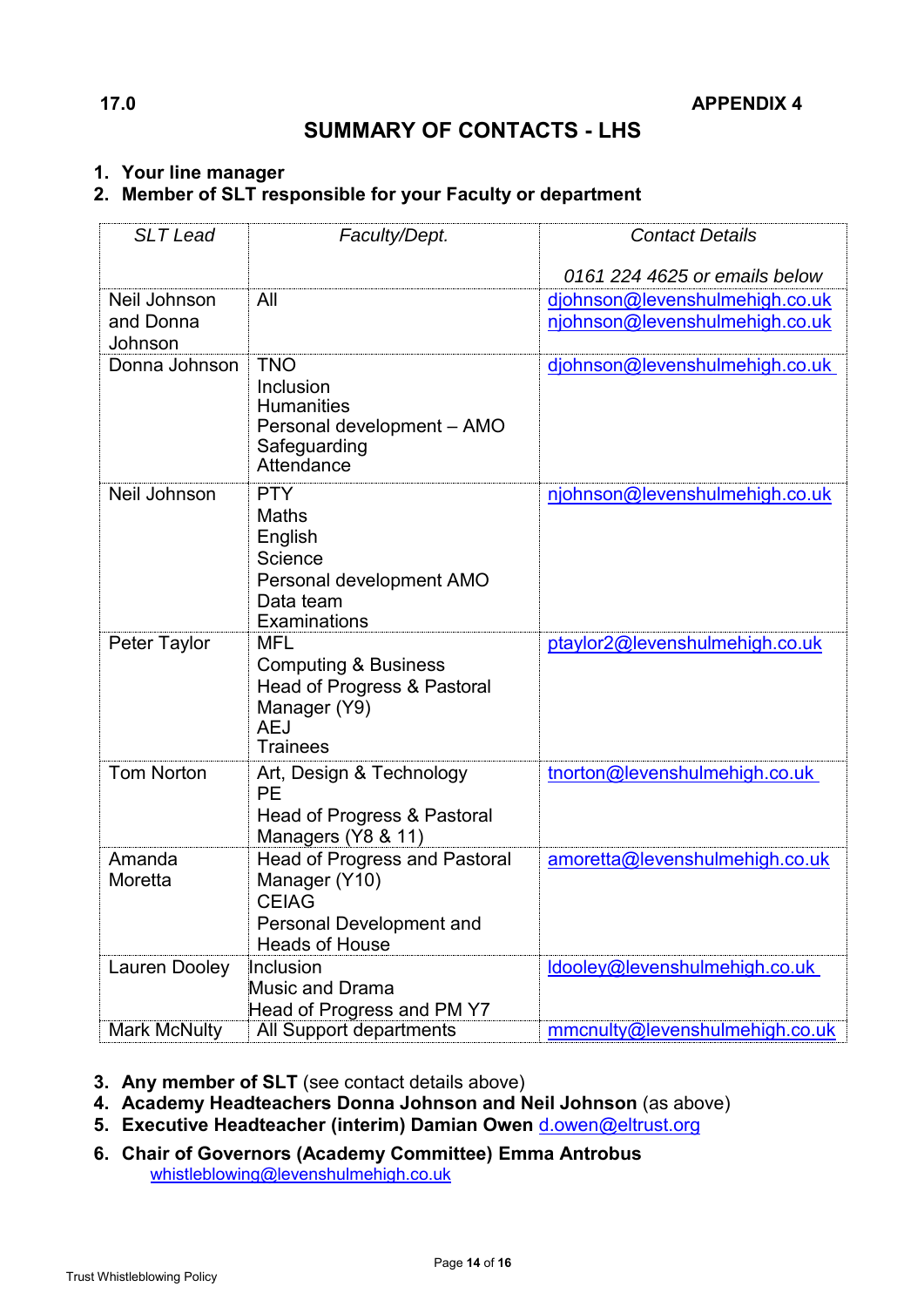## **7. Chair of Trust Board Andrew Mullen** [trustchair@eltrust.org](mailto:trustchair@eltrust.org)

Or via post to school or pigeonhole in Head's PA's office

## **APPENDIX 5**

## **18.0 The East Manchester Academy WHISTLEBLOWING RECORD SHEET**

#### Please print out this document and fill it in

| Date concern/allegation<br>received.                                      |  |
|---------------------------------------------------------------------------|--|
| Name of employee making<br>complaint/allegation (unless<br>anonymous).    |  |
| Nature of concern/allegation<br>raised.                                   |  |
| Date acknowledgement<br>provided to employee<br>(within 10 working days). |  |
| School nominated person<br>responsible for undertaking<br>investigation.  |  |
| People to be interviewed,<br>including dates of any<br>interviews.        |  |
| Outcome of investigation.                                                 |  |
| Date notification of outcome<br>given to employee.                        |  |